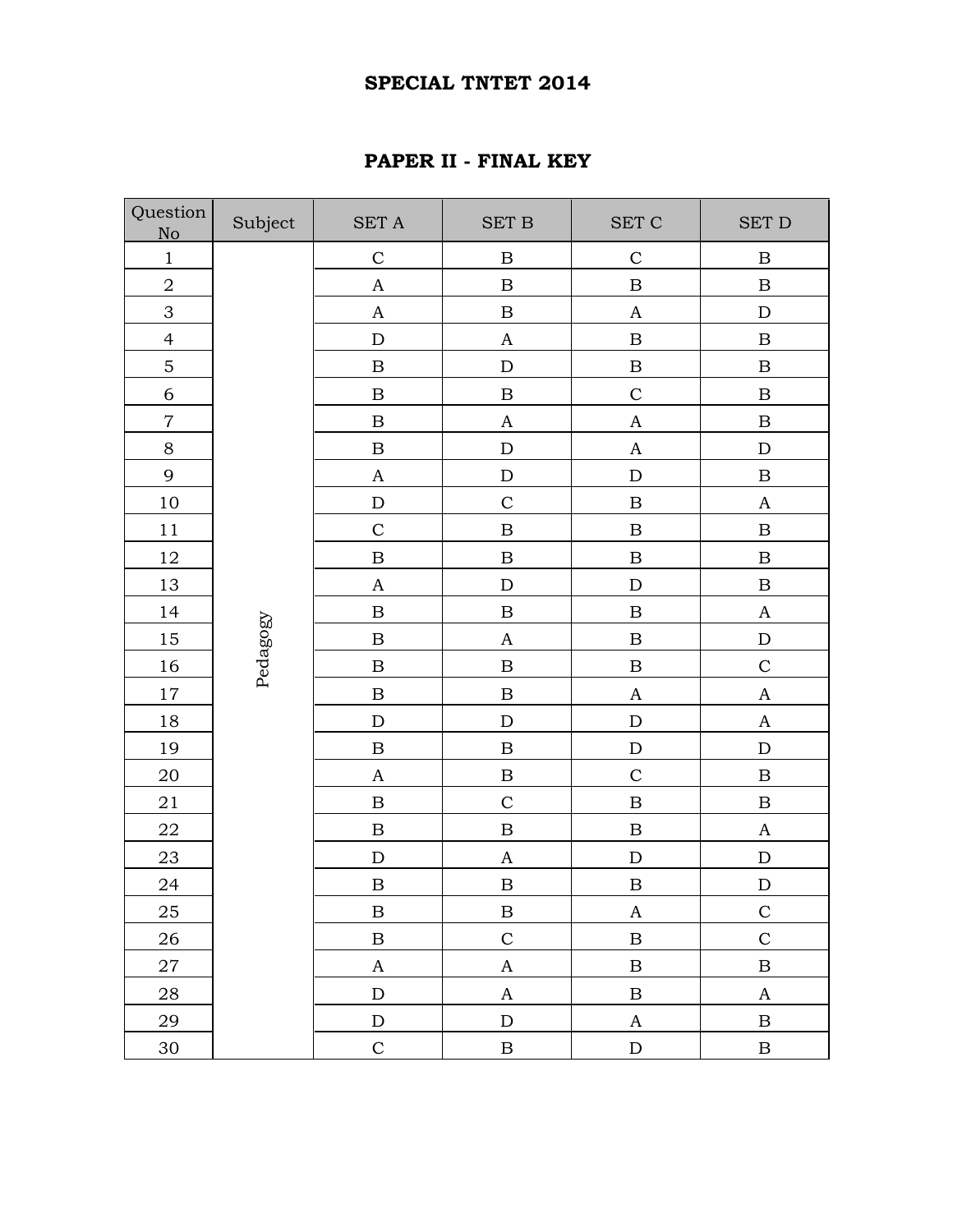| Question<br>No | Subject            | $\operatorname{SET}$ A | <b>SET B</b>     | <b>SET C</b>     | $\operatorname{SET}$ D |
|----------------|--------------------|------------------------|------------------|------------------|------------------------|
| 31             |                    | $\boldsymbol{A}$       | $\, {\bf B}$     | ${\bf D}$        | $\, {\bf B}$           |
| $32\,$         |                    | $\star$                | $\mathbf C$      | $\, {\bf B}$     | $\, {\bf B}$           |
| 33             |                    | $\star$                | $\pmb{\star}$    | $\, {\bf B}$     | $\, {\bf B}$           |
| 34             |                    | $\mathbf A$            | A/D              | $\mathbf C$      | $\mathbf C$            |
| 35             |                    | ${\rm D}$              | $\mathbf A$      | $\, {\bf B}$     | ${\rm D}$              |
| 36             |                    | $\, {\bf B}$           | $\boldsymbol{A}$ | $\boldsymbol{A}$ | ${\rm D}$              |
| 37             |                    | $\mathbf C$            | $\, {\bf B}$     | $\star$          | $\, {\bf B}$           |
| 38             |                    | $\star$                | ${\bf D}$        | $\star$          | $\mathbf C$            |
| 39             |                    | A/D                    | $\boldsymbol{A}$ | $\mathbf{A}$     | $\mathbf C$            |
| 40             |                    | $\boldsymbol{A}$       | $\mathbf C$      | ${\rm D}$        | $\mathsf{C}$           |
| 41             |                    | ${\bf D}$              | ${\bf D}$        | $\, {\bf B}$     | $\, {\bf B}$           |
| 42             |                    | $\, {\bf B}$           | $\, {\bf B}$     | $\, {\bf B}$     | $\mathbf C$            |
| 43             |                    | $\, {\bf B}$           | $\mathbf C$      | $\, {\bf B}$     | $\star$                |
| 44             |                    | $\mathcal{C}$          | $\mathbf C$      | $\mathbf C$      | A/D                    |
| 45             |                    | $\, {\bf B}$           | $\mathbf C$      | ${\bf D}$        | $\mathbf A$            |
| 46             |                    | ${\bf D}$              | $\, {\bf B}$     | $\boldsymbol{A}$ | $\boldsymbol{A}$       |
| 47             | Language I (Tamil) | $\, {\bf B}$           | $\, {\bf B}$     | $\, {\bf B}$     | $\star$                |
| 48             |                    | $\mathbf C$            | $\, {\bf B}$     | ${\rm D}$        | $\star$                |
| 49             |                    | $\mathbf C$            | $\mathbf C$      | $\boldsymbol{A}$ | $\boldsymbol{A}$       |
| 50             |                    | $\mathbf C$            | ${\rm D}$        | $\mathbf C$      | ${\rm D}$              |
| $51\,$         |                    | $\, {\bf B}$           | ${\bf D}$        | ${\bf D}$        | $\mathbf A$            |
| $52\,$         |                    | $\, {\bf B}$           | $\, {\bf B}$     | $\, {\bf B}$     | $\, {\bf B}$           |
| 53             |                    | $\, {\bf B}$           | $\, {\bf B}$     | $\mathbf C$      | ${\rm D}$              |
| 54             |                    | $\mathbf C$            | $\mathbf C$      | $\mathbf C$      | $\mathbf A$            |
| 55             |                    | ${\bf D}$              | $\, {\bf B}$     | $\mathbf C$      | $\mathbf C$            |
| 56             |                    | $\mathbf{A}$           | $\mathbf A$      | $\, {\bf B}$     | ${\rm D}$              |
| 57             |                    | $\, {\bf B}$           | $\star$          | $\mathbf C$      | $\, {\bf B}$           |
| 58             |                    | ${\rm D}$              | $\pmb{\star}$    | $\star$          | $\, {\bf B}$           |
| 59             |                    | $\mathbf{A}$           | $\mathbf A$      | A/D              | $\mathbf C$            |
| 60             |                    | $\mathbf C$            | ${\bf D}$        | $\mathbf{A}$     | $\, {\bf B}$           |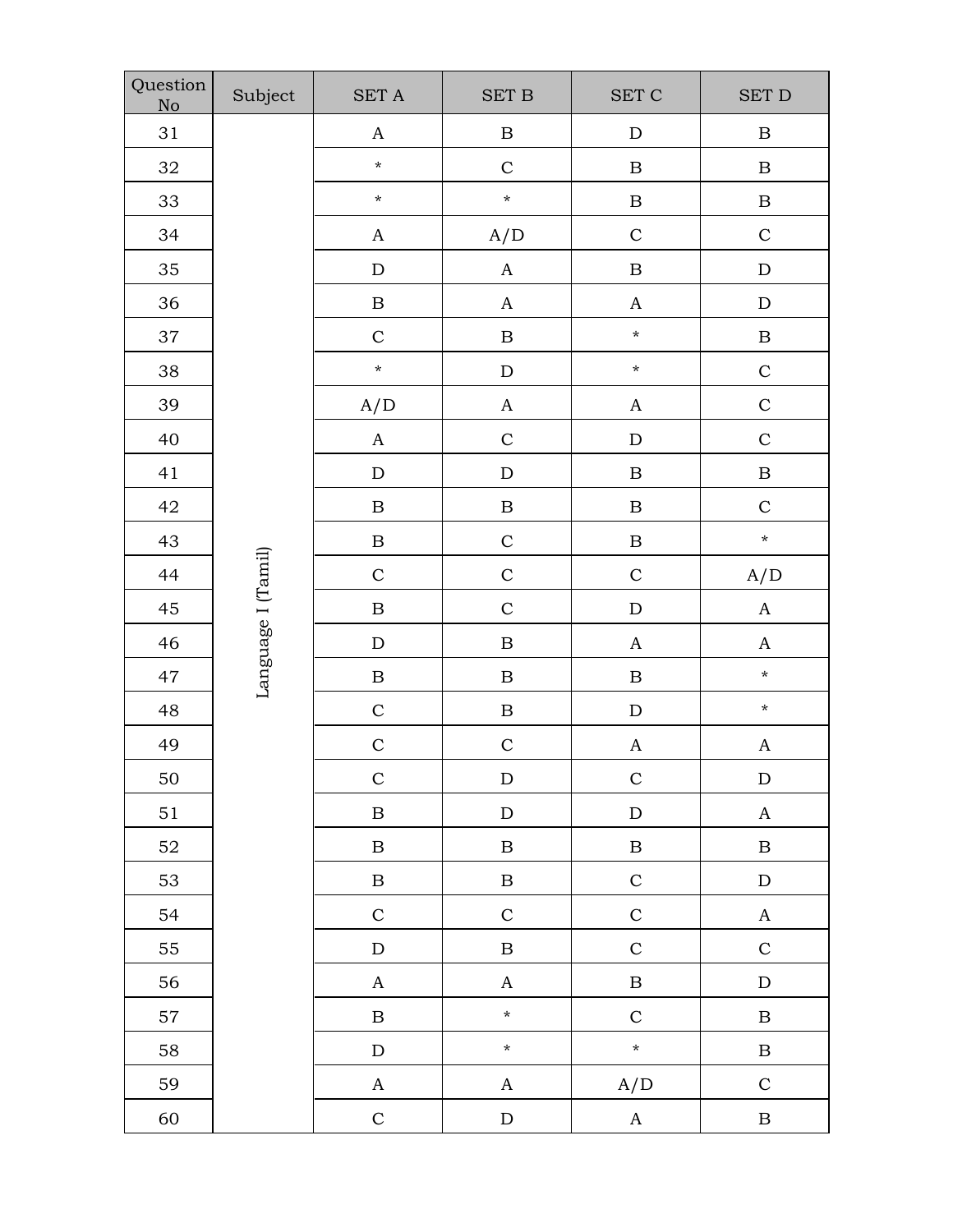| Question<br>No | Subject             | $\operatorname{SET}$ A | $\operatorname{SET}$ B | $\operatorname{SET}$ $\operatorname{C}$ | <b>SET D</b>          |
|----------------|---------------------|------------------------|------------------------|-----------------------------------------|-----------------------|
| 31             |                     | $\mathbf C$            | $\mathbf C$            | $\mathbf A$                             | ${\rm D}$             |
| 32             |                     | $\mathbf C$            | $\, {\bf B}$           | $\, {\bf B}$                            | $\boldsymbol{\rm{A}}$ |
| 33             |                     | $\boldsymbol{A}$       | $\boldsymbol{A}$       | $\boldsymbol{A}$                        | $\, {\bf B}$          |
| 34             |                     | ${\rm D}$              | $\boldsymbol{A}$       | ${\rm D}$                               | $\mathbf C$           |
| 35             |                     | $\mathbf A$            | $\, {\bf B}$           | $\mathsf C$                             | ${\rm D}$             |
| 36             |                     | $\mathbf C$            | $\, {\bf B}$           | $\mathbf C$                             | $\mathbf{A}$          |
| 37             |                     | $\, {\bf B}$           | $\boldsymbol{A}$       | $\mathbf C$                             | $\boldsymbol{\rm{A}}$ |
| 38             |                     | $\boldsymbol{A}$       | $\, {\bf B}$           | $\boldsymbol{A}$                        | $\mathbf C$           |
| 39             |                     | $\mathbf{A}$           | $\boldsymbol{A}$       | ${\rm D}$                               | $\boldsymbol{A}$      |
| 40             |                     | $\, {\bf B}$           | ${\rm D}$              | $\boldsymbol{\rm{A}}$                   | $\, {\bf B}$          |
| 41             |                     | $\boldsymbol{A}$       | $\mathbf A$            | ${\bf D}$                               | $\mathbf C$           |
| 42             |                     | $\, {\bf B}$           | $\boldsymbol{A}$       | $\mathbf A$                             | $\, {\bf B}$          |
| 43             |                     | $\boldsymbol{A}$       | $\mathbf C$            | $\, {\bf B}$                            | $\boldsymbol{A}$      |
| 44             |                     | ${\rm D}$              | $\boldsymbol{A}$       | $\mathbf C$                             | $\boldsymbol{A}$      |
| 45             | Language I (Telugu) | $\mathbf C$            | $\, {\bf B}$           | ${\rm D}$                               | $\, {\bf B}$          |
| 46             |                     | $\mathbf A$            | ${\rm D}$              | $\, {\bf B}$                            | $\mathbf C$           |
| 47             |                     | $\mathbf{A}$           | $\boldsymbol{A}$       | $\boldsymbol{A}$                        | $\mathbf C$           |
| 48             |                     | $\mathcal{C}$          | $\, {\bf B}$           | $\, {\bf B}$                            | $\boldsymbol{A}$      |
| 49             |                     | $\boldsymbol{A}$       | $\mathbf C$            | $\boldsymbol{A}$                        | ${\bf D}$             |
| 50             |                     | $\boldsymbol{B}$       | ${\rm D}$              | ${\rm D}$                               | $\boldsymbol{A}$      |
| 51             |                     | ${\bf D}$              | $\mathbf A$            | $\mathbf A$                             | $\, {\bf B}$          |
| 52             |                     | $\mathbf{A}$           | $\, {\bf B}$           | $\boldsymbol{A}$                        | $\boldsymbol{A}$      |
| 53             |                     | $\, {\bf B}$           | $\mathbf{A}$           | $\mathbf C$                             | $\, {\bf B}$          |
| 54             |                     | $\mathbf C$            | ${\bf D}$              | $\boldsymbol{A}$                        | $\boldsymbol{\rm{A}}$ |
| 55             |                     | ${\rm D}$              | $\mathbf C$            | $\, {\bf B}$                            | ${\rm D}$             |
| 56             |                     | $\, {\bf B}$           | $\mathbf C$            | $\mathbf C$                             | $\mathbf{A}$          |
| 57             |                     | $\mathbf{A}$           | $\mathbf C$            | $\, {\bf B}$                            | $\, {\bf B}$          |
| 58             |                     | $\, {\bf B}$           | $\boldsymbol{A}$       | $\boldsymbol{A}$                        | $\boldsymbol{A}$      |
| 59             |                     | $\mathbf{A}$           | ${\bf D}$              | $\boldsymbol{A}$                        | ${\rm D}$             |
| 60             |                     | ${\rm D}$              | $\mathbf{A}$           | $\, {\bf B}$                            | $\mathbf C$           |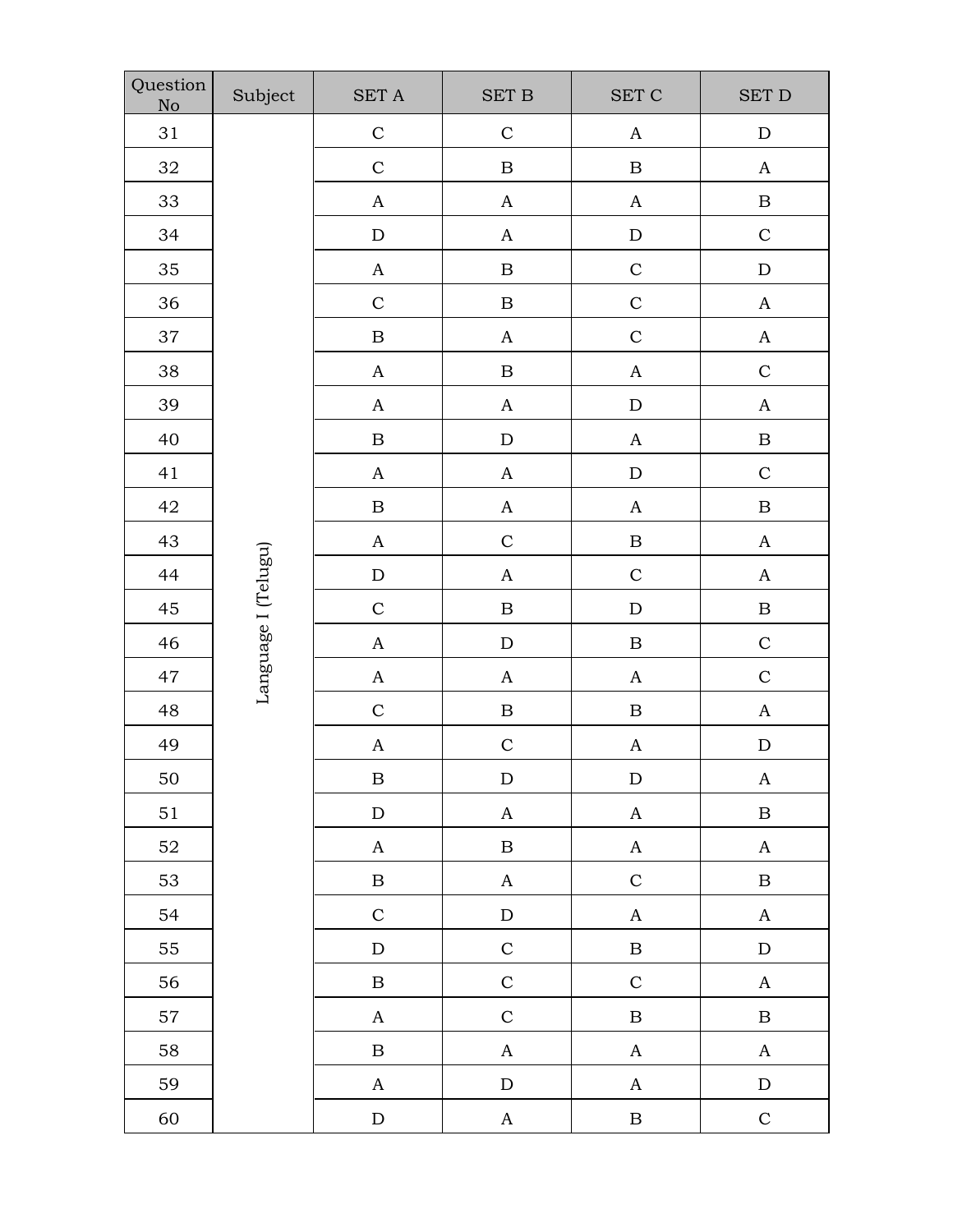| Question<br>No | Subject                | $\operatorname{SET}$ A | <b>SET B</b>          | $\operatorname{SET}$ $\operatorname{C}$ | <b>SET D</b>          |
|----------------|------------------------|------------------------|-----------------------|-----------------------------------------|-----------------------|
| 31             |                        | $\boldsymbol{\rm{A}}$  | ${\rm D}$             | $\mathbf C$                             | $\mathbf C$           |
| $32\,$         |                        | $\, {\bf B}$           | $\, {\bf B}$          | $\boldsymbol{A}$                        | $\mathbf D$           |
| 33             |                        | $\mathbf C$            | $\mathbf C$           | ${\bf D}$                               | $\, {\bf B}$          |
| 34             |                        | $\boldsymbol{A}$       | ${\bf D}$             | $\boldsymbol{A}$                        | $\, {\bf B}$          |
| 35             |                        | $\mathsf{C}$           | $\boldsymbol{A}$      | $\, {\bf B}$                            | $\boldsymbol{A}$      |
| 36             |                        | ${\bf D}$              | $\, {\bf B}$          | $\boldsymbol{A}$                        | $\, {\bf B}$          |
| 37             |                        | $\, {\bf B}$           | ${\rm D}$             | $\, {\bf B}$                            | $\mathbf C$           |
| 38             |                        | $\mathcal{C}$          | $\mathsf C$           | $\mathbf C$                             | ${\rm D}$             |
| 39             |                        | ${\rm D}$              | $\boldsymbol{A}$      | $\boldsymbol{\rm{A}}$                   | $\, {\bf B}$          |
| 40             |                        | $\boldsymbol{A}$       | $\mathbf C$           | $\mathbf C$                             | $\boldsymbol{A}$      |
| 41             |                        | $\mathbf C$            | $\, {\bf B}$          | $\mathbf C$                             | $\mathbf D$           |
| 42             |                        | $\mathbf A$            | $\mathbf C$           | ${\bf D}$                               | $\, {\bf B}$          |
| 43             |                        | ${\rm D}$              | ${\rm D}$             | $\, {\bf B}$                            | $\mathbf C$           |
| 44             |                        | $\boldsymbol{A}$       | $\, {\bf B}$          | $\, {\bf B}$                            | $\mathbf D$           |
| 45             | Language I (Malayalam) | $\, {\bf B}$           | $\boldsymbol{\rm{A}}$ | $\boldsymbol{A}$                        | $\boldsymbol{A}$      |
| 46             |                        | $\, {\bf B}$           | $\mathsf{C}$          | $\, {\bf B}$                            | $\boldsymbol{A}$      |
| 47             |                        | $\mathsf{C}$           | ${\bf D}$             | ${\rm D}$                               | $\, {\bf B}$          |
| 48             |                        | $\mathbf D$            | $\, {\bf B}$          | $\mathbf C$                             | $\mathbf C$           |
| 49             |                        | $\, {\bf B}$           | $\, {\bf B}$          | $\boldsymbol{A}$                        | $\boldsymbol{A}$      |
| 50             |                        | $\mathbf{A}$           | $\mathbf{A}$          | $\mathbf C$                             | $\mathbf C$           |
| 51             |                        | $\mathbf C$            | $\mathbf C$           | $\, {\bf B}$                            | $\, {\bf B}$          |
| 52             |                        | ${\bf D}$              | $\boldsymbol{A}$      | $\mathbf C$                             | ${\bf D}$             |
| 53             |                        | $\, {\bf B}$           | ${\rm D}$             | ${\bf D}$                               | $\mathbf C$           |
| 54             |                        | $\, {\bf B}$           | $\boldsymbol{A}$      | $\, {\bf B}$                            | $\boldsymbol{\rm{A}}$ |
| 55             |                        | $\mathbf{A}$           | $\, {\bf B}$          | $\boldsymbol{A}$                        | $\mathbf C$           |
| 56             |                        | $\, {\bf B}$           | $\mathbf{A}$          | $\mathbf D$                             | $\mathbf C$           |
| 57             |                        | ${\bf D}$              | $\, {\bf B}$          | $\, {\bf B}$                            | $\mathbf A$           |
| 58             |                        | $\mathbf C$            | $\mathbf C$           | $\mathbf C$                             | ${\bf D}$             |
| 59             |                        | $\mathbf A$            | $\boldsymbol{\rm{A}}$ | ${\bf D}$                               | $\mathbf A$           |
| 60             |                        | $\mathbf C$            | $\mathbf C$           | $\mathbf A$                             | $\, {\bf B}$          |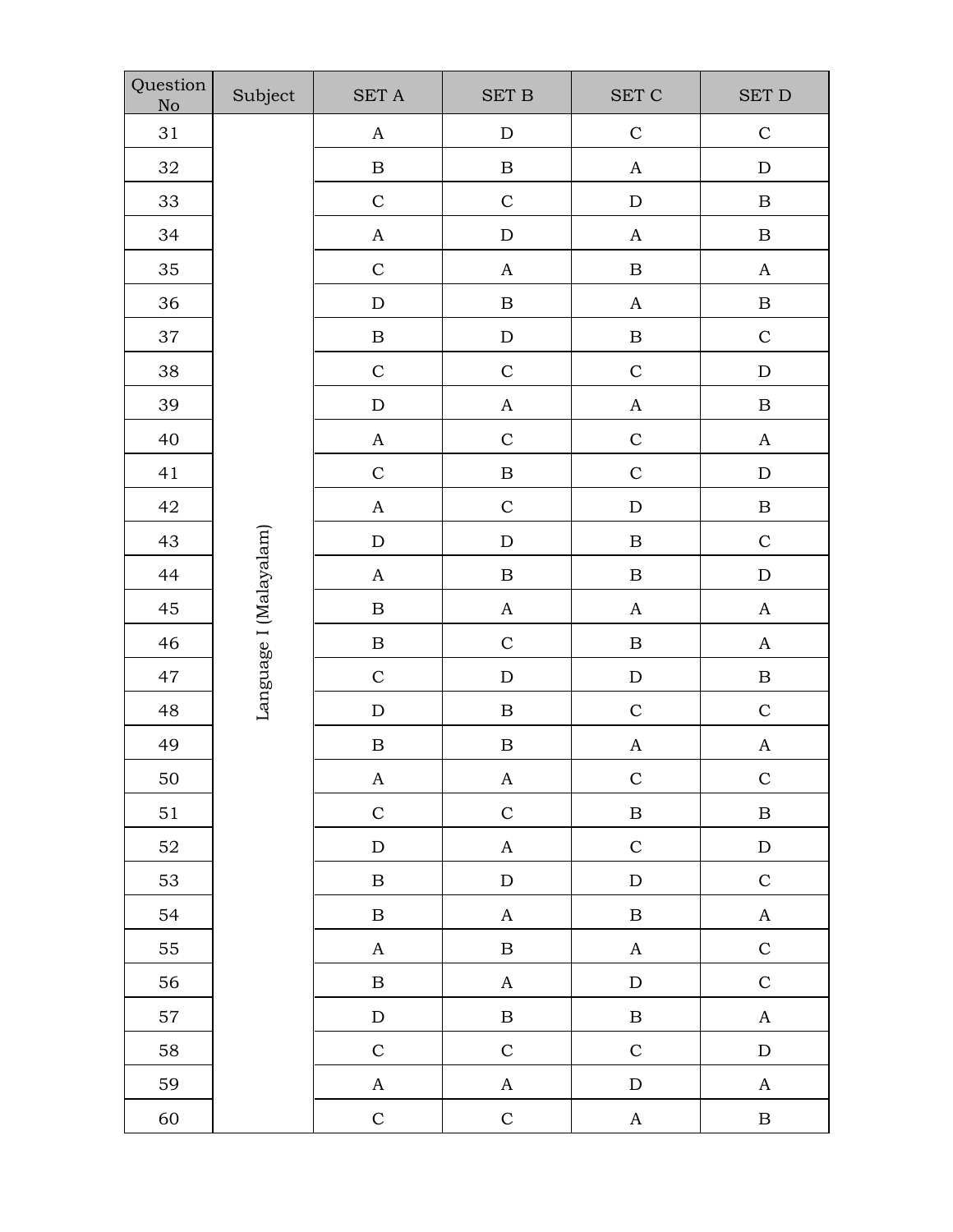| Question<br>No | Subject              | $\operatorname{SET}$ A | <b>SET B</b>          | $\operatorname{SET}$ $\operatorname{C}$ | <b>SET D</b>          |
|----------------|----------------------|------------------------|-----------------------|-----------------------------------------|-----------------------|
| 31             |                      | $\mathbf C$            | $\, {\bf B}$          | ${\rm D}$                               | $\, {\bf B}$          |
| $32\,$         |                      | $\mathbf D$            | ${\bf D}$             | $\, {\bf B}$                            | $\mathbf D$           |
| 33             |                      | ${\rm D}$              | $\boldsymbol{A}$      | $\mathsf C$                             | $\boldsymbol{A}$      |
| 34             |                      | $\, {\bf B}$           | $\mathbf C$           | $\mathsf C$                             | $\mathsf C$           |
| 35             |                      | $\boldsymbol{A}$       | $\boldsymbol{\rm{A}}$ | $\boldsymbol{A}$                        | $\boldsymbol{A}$      |
| 36             |                      | $\, {\bf B}$           | $\mathbf C$           | $\mathsf C$                             | ${\rm D}$             |
| 37             |                      | ${\rm D}$              | ${\rm D}$             | ${\rm D}$                               | $\, {\bf B}$          |
| 38             |                      | $\mathbf A$            | $\, {\bf B}$          | ${\rm D}$                               | $\mathbf C$           |
| 39             |                      | $\mathbf C$            | $\boldsymbol{A}$      | $\, {\bf B}$                            | $\boldsymbol{A}$      |
| 40             |                      | $\boldsymbol{A}$       | $\boldsymbol{\rm{A}}$ | $\boldsymbol{A}$                        | $\, {\bf B}$          |
| 41             |                      | $\mathbf D$            | ${\rm D}$             | $\, {\bf B}$                            | $\, {\bf B}$          |
| 42             |                      | $\, {\bf B}$           | $\, {\bf B}$          | ${\bf D}$                               | ${\rm D}$             |
| 43             |                      | $\mathcal{C}$          | $\mathbf C$           | $\boldsymbol{A}$                        | $\boldsymbol{\rm{A}}$ |
| 44             |                      | $\mathcal{C}$          | $\boldsymbol{A}$      | $\mathbf C$                             | $\mathbf C$           |
| 45             | Language I (Kannada) | $\boldsymbol{A}$       | $\, {\bf B}$          | $\boldsymbol{\rm{A}}$                   | $\boldsymbol{A}$      |
| 46             |                      | ${\rm D}$              | $\, {\bf B}$          | $\mathbf C$                             | $\mathbf C$           |
| 47             |                      | $\, {\bf B}$           | ${\rm D}$             | ${\bf D}$                               | ${\rm D}$             |
| 48             |                      | $\mathsf{C}$           | $\boldsymbol{A}$      | $\, {\bf B}$                            | ${\rm D}$             |
| 49             |                      | $\boldsymbol{A}$       | $\mathbf C$           | $\boldsymbol{A}$                        | $\, {\bf B}$          |
| 50             |                      | $\boldsymbol{B}$       | $\mathbf A$           | A                                       | $\mathbf{A}$          |
| 51             |                      | $\, {\bf B}$           | ${\rm D}$             | ${\bf D}$                               | $\mathbf C$           |
| 52             |                      | ${\rm D}$              | $\, {\bf B}$          | $\, {\bf B}$                            | ${\bf D}$             |
| 53             |                      | $\mathbf{A}$           | $\mathbf C$           | $\mathbf C$                             | $\, {\bf B}$          |
| 54             |                      | $\mathbf C$            | $\mathbf C$           | $\boldsymbol{A}$                        | $\boldsymbol{A}$      |
| 55             |                      | $\mathbf A$            | $\mathbf{A}$          | $\, {\bf B}$                            | $\boldsymbol{A}$      |
| 56             |                      | $\mathbf C$            | $\mathbf C$           | $\, {\bf B}$                            | ${\rm D}$             |
| 57             |                      | ${\rm D}$              | ${\rm D}$             | ${\rm D}$                               | $\, {\bf B}$          |
| 58             |                      | $\, {\bf B}$           | ${\rm D}$             | $\boldsymbol{A}$                        | $\mathbf C$           |
| 59             |                      | $\mathbf{A}$           | $\, {\bf B}$          | $\mathbf C$                             | $\mathbf C$           |
| 60             |                      | $\mathbf A$            | $\mathbf A$           | $\mathbf A$                             | $\mathbf{A}$          |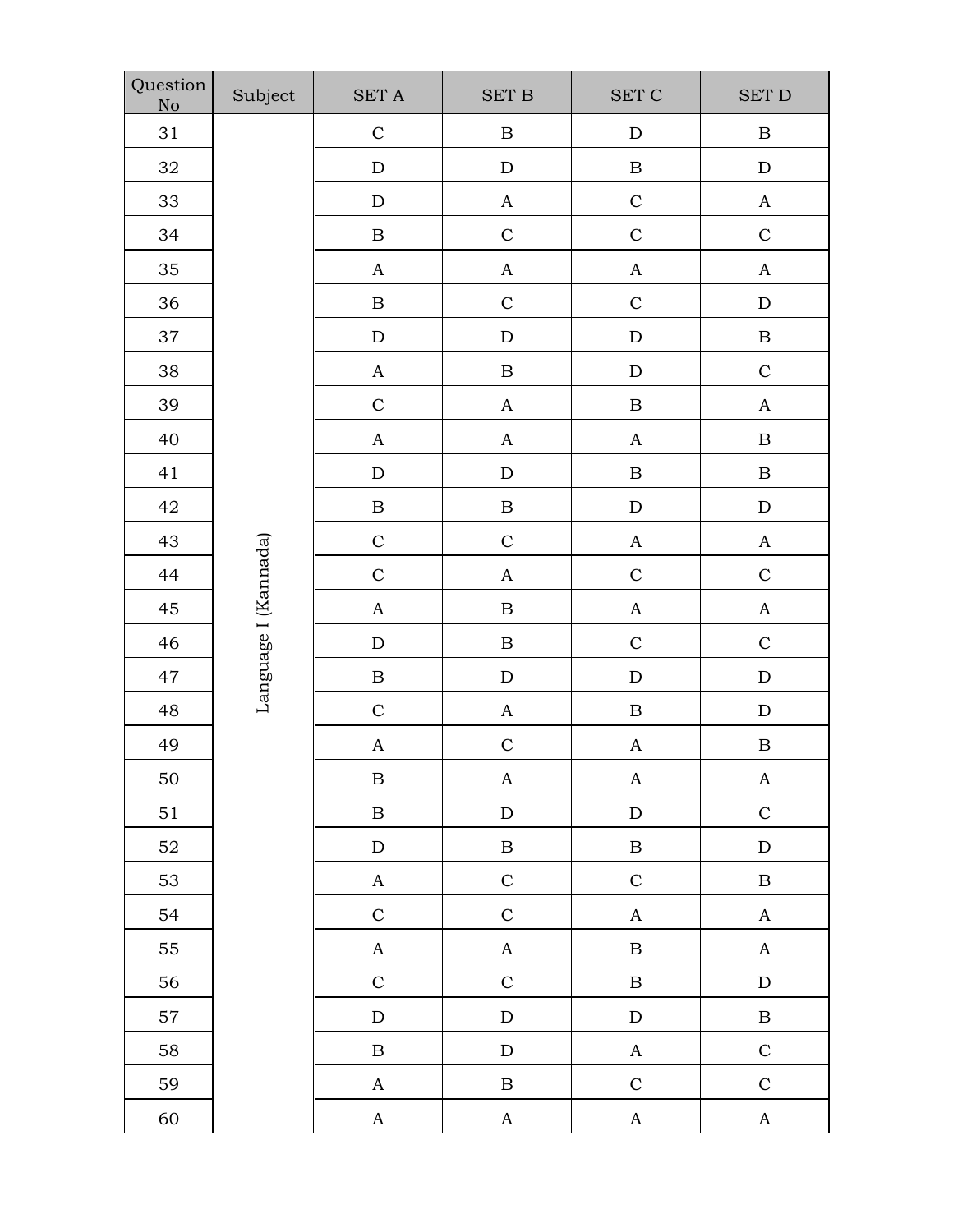| Question<br>No | Subject           | $\operatorname{SET}$ A    | <b>SET B</b>          | $\operatorname{SET}$ $\operatorname{C}$ | <b>SET D</b>          |
|----------------|-------------------|---------------------------|-----------------------|-----------------------------------------|-----------------------|
| 31             |                   | ${\rm D}$                 | ${\bf D}$             | $\boldsymbol{\rm{A}}$                   | $\, {\bf B}$          |
| $32\,$         |                   | $\mathsf C$               | $\, {\bf B}$          | $\mathbf C$                             | $\mathbf C$           |
| 33             |                   | $\, {\bf B}$              | $\mathbf C$           | $\, {\bf B}$                            | $\boldsymbol{A}$      |
| 34             |                   | $\boldsymbol{A}$          | ${\bf D}$             | $\mathbf D$                             | ${\rm D}$             |
| 35             |                   | $\, {\bf B}$              | $\boldsymbol{A}$      | $\boldsymbol{A}$                        | $\, {\bf B}$          |
| 36             |                   | ${\rm D}$                 | ${\rm D}$             | ${\rm D}$                               | $\mathbf C$           |
| 37             |                   | $\, {\bf B}$              | $\boldsymbol{A}$      | $\mathbf C$                             | $\boldsymbol{\rm{A}}$ |
| 38             |                   | $\mathcal{C}$             | $\mathbf C$           | $\, {\bf B}$                            | ${\bf D}$             |
| 39             |                   | ${\rm D}$                 | $\, {\bf B}$          | $\boldsymbol{A}$                        | $\, {\bf B}$          |
| 40             |                   | $\boldsymbol{A}$          | $\mathbf C$           | $\, {\bf B}$                            | $\mathbf C$           |
| 41             |                   | $\boldsymbol{A}$          | $\mathbf C$           | $\, {\bf B}$                            | ${\rm D}$             |
| 42             |                   | $\mathbf C$               | $\mathbf A$           | $\mathbf C$                             | $\, {\bf B}$          |
| 43             |                   | $\, {\bf B}$              | ${\rm D}$             | $\boldsymbol{A}$                        | $\mathbf C$           |
| 44             |                   | ${\rm D}$                 | $\, {\bf B}$          | ${\bf D}$                               | ${\rm D}$             |
| 45             | Language I (Urdu) | $\boldsymbol{A}$          | $\mathsf C$           | $\, {\bf B}$                            | $\boldsymbol{A}$      |
| 46             |                   | $\mathsf{C}$              | $\, {\bf B}$          | ${\bf D}$                               | ${\rm D}$             |
| 47             |                   | $\boldsymbol{A}$          | $\mathbf C$           | $\boldsymbol{\rm{A}}$                   | $\mathbf C$           |
| 48             |                   | $\mathbf D$               | $\boldsymbol{A}$      | $\mathsf C$                             | $\, {\bf B}$          |
| 49             |                   | $\, {\bf B}$              | ${\bf D}$             | $\, {\bf B}$                            | $\boldsymbol{A}$      |
| 50             |                   | $\mathbf C$               | $\, {\bf B}$          | $\mathbf C$                             | $\, {\bf B}$          |
| 51             |                   | $\, {\bf B}$              | $\mathbf A$           | $\mathbf C$                             | ${\bf D}$             |
| 52             |                   | $\mathbf C$               | $\mathbf C$           | $\boldsymbol{A}$                        | $\boldsymbol{A}$      |
| 53             |                   | $\boldsymbol{\mathsf{A}}$ | $\, {\bf B}$          | ${\bf D}$                               | $\mathbf C$           |
| 54             |                   | ${\bf D}$                 | ${\bf D}$             | $\, {\bf B}$                            | $\, {\bf B}$          |
| 55             |                   | $\, {\bf B}$              | $\mathbf{A}$          | $\mathbf C$                             | $\mathbf C$           |
| 56             |                   | ${\rm D}$                 | ${\rm D}$             | $\mathbf D$                             | $\mathbf{A}$          |
| 57             |                   | $\mathbf A$               | $\mathbf C$           | $\, {\bf B}$                            | $\mathbf C$           |
| 58             |                   | $\mathbf C$               | $\, {\bf B}$          | $\mathbf C$                             | $\, {\bf B}$          |
| 59             |                   | $\, {\bf B}$              | $\boldsymbol{\rm{A}}$ | ${\bf D}$                               | ${\bf D}$             |
| 60             |                   | $\mathbf C$               | $\, {\bf B}$          | $\mathbf A$                             | $\mathbf{A}$          |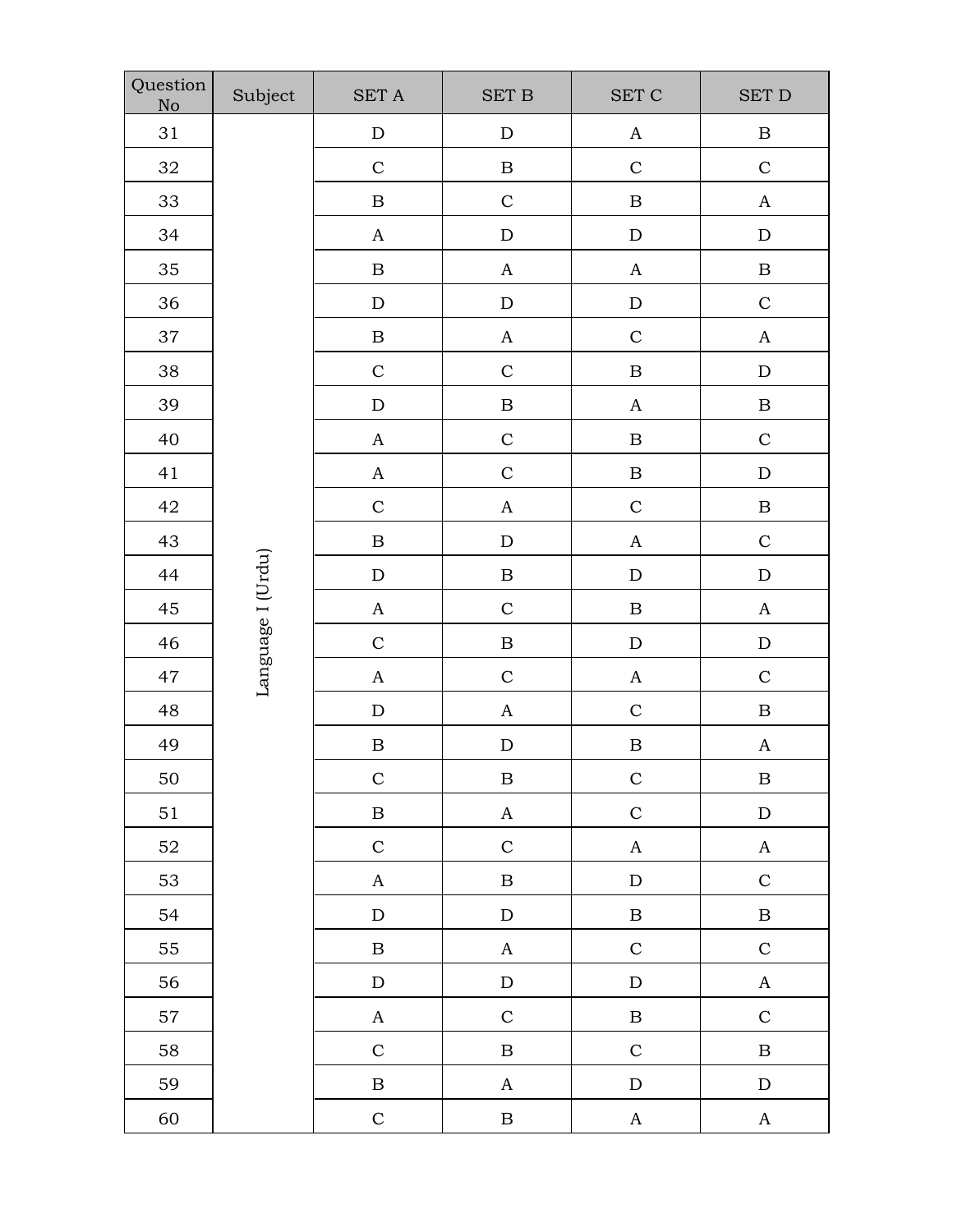| Question<br>No | Subject               | $\operatorname{SET}$ A                                                  | <b>SET B</b>          | $\operatorname{SET}$ $\operatorname{C}$ | <b>SET D</b>          |
|----------------|-----------------------|-------------------------------------------------------------------------|-----------------------|-----------------------------------------|-----------------------|
| 61             |                       | $\, {\bf B}$                                                            | $\mathbf C$           | ${\rm D}$                               | $\mathbf C$           |
| 62             |                       | $\mathcal{C}$                                                           | ${\bf D}$             | $\mathbf C$                             | $\boldsymbol{A}$      |
| 63             |                       | $\mathsf{C}$                                                            | $\, {\bf B}$          | $\, {\bf B}$                            | ${\bf D}$             |
| 64             |                       | $\, {\bf B}$                                                            | $\, {\bf B}$          | $\, {\bf B}$                            | ${\rm D}$             |
| 65             |                       | ${\bf D}$                                                               | ${\rm D}$             | $\mathsf{C}$                            | $\, {\bf B}$          |
| 66             |                       | $\mathcal{C}$                                                           | $\star$               | $\, {\bf B}$                            | $\, {\bf B}$          |
| 67             |                       | ${\rm D}$                                                               | $\mathsf{C}$          | $\mathbf C$                             | ${\bf D}$             |
| 68             |                       | $\, {\bf B}$                                                            | $\, {\bf B}$          | $\mathbf C$                             | $\mathbf C$           |
| 69             |                       | $\, {\bf B}$                                                            | $\boldsymbol{A}$      | $\, {\bf B}$                            | $\, {\bf B}$          |
| $70\,$         |                       | $\label{eq:1} \mathbf{D}% =\mathbf{D}+\mathbf{D}+\mathbf{D}+\mathbf{D}$ | $\boldsymbol{\rm{A}}$ | ${\rm D}$                               | $\mathbf C$           |
| $71\,$         |                       | $\label{eq:1} \mathbf{D}% =\mathbf{D}+\mathbf{D}+\mathbf{D}$            | $\, {\bf B}$          | $\mathbf C$                             | $\mathbf C$           |
| $72\,$         |                       | $\mathbf C$                                                             | ${\bf D}$             | $\boldsymbol{\rm{A}}$                   | ${\rm D}$             |
| 73             |                       | $\, {\bf B}$                                                            | $\mathbf C$           | ${\bf D}$                               | $\, {\bf B}$          |
| 74             |                       | $\, {\bf B}$                                                            | $\, {\bf B}$          | ${\bf D}$                               | $\, {\bf B}$          |
| 75             | Language II (English) | $\mathcal{C}$                                                           | $\mathbf C$           | $\, {\bf B}$                            | ${\rm D}$             |
| 76             |                       | $\, {\bf B}$                                                            | $\mathbf C$           | $\star$                                 | $\, {\bf B}$          |
| $77\,$         |                       | ${\rm D}$                                                               | $\boldsymbol{\rm{A}}$ | $\mathbf C$                             | $\mathbf C$           |
| 78             |                       | $\mathcal{C}$                                                           | ${\bf D}$             | $\, {\bf B}$                            | $\mathbf C$           |
| 79             |                       | $\, {\bf B}$                                                            | $\mathbf D$           | $\boldsymbol{A}$                        | $\, {\bf B}$          |
| 80             |                       | $\mathbf C$                                                             | $\, {\bf B}$          | A                                       | ${\rm D}$             |
| 81             |                       | $\mathbf C$                                                             | ${\rm D}$             | $\, {\bf B}$                            | $\star$               |
| 82             |                       | $\mathbf A$                                                             | $\mathbf C$           | ${\bf D}$                               | $\mathbf C$           |
| 83             |                       | ${\bf D}$                                                               | $\, {\bf B}$          | $\mathbf C$                             | $\, {\bf B}$          |
| 84             |                       | ${\bf D}$                                                               | $\, {\bf B}$          | $\, {\bf B}$                            | $\boldsymbol{\rm{A}}$ |
| 85             |                       | $\, {\bf B}$                                                            | $\mathbf C$           | $\mathbf C$                             | $\boldsymbol{A}$      |
| 86             |                       | $\star$                                                                 | $\, {\bf B}$          | $\mathbf C$                             | ${\rm D}$             |
| 87             |                       | $\mathbf C$                                                             | $\mathbf C$           | ${\bf D}$                               | $\mathbf C$           |
| 88             |                       | $\, {\bf B}$                                                            | $\mathbf C$           | $\, {\bf B}$                            | $\, {\bf B}$          |
| 89             |                       | $\mathbf{A}$                                                            | $\, {\bf B}$          | $\, {\bf B}$                            | $\, {\bf B}$          |
| 90             |                       | $\mathbf A$                                                             | ${\rm D}$             | ${\bf D}$                               | $\mathbf C$           |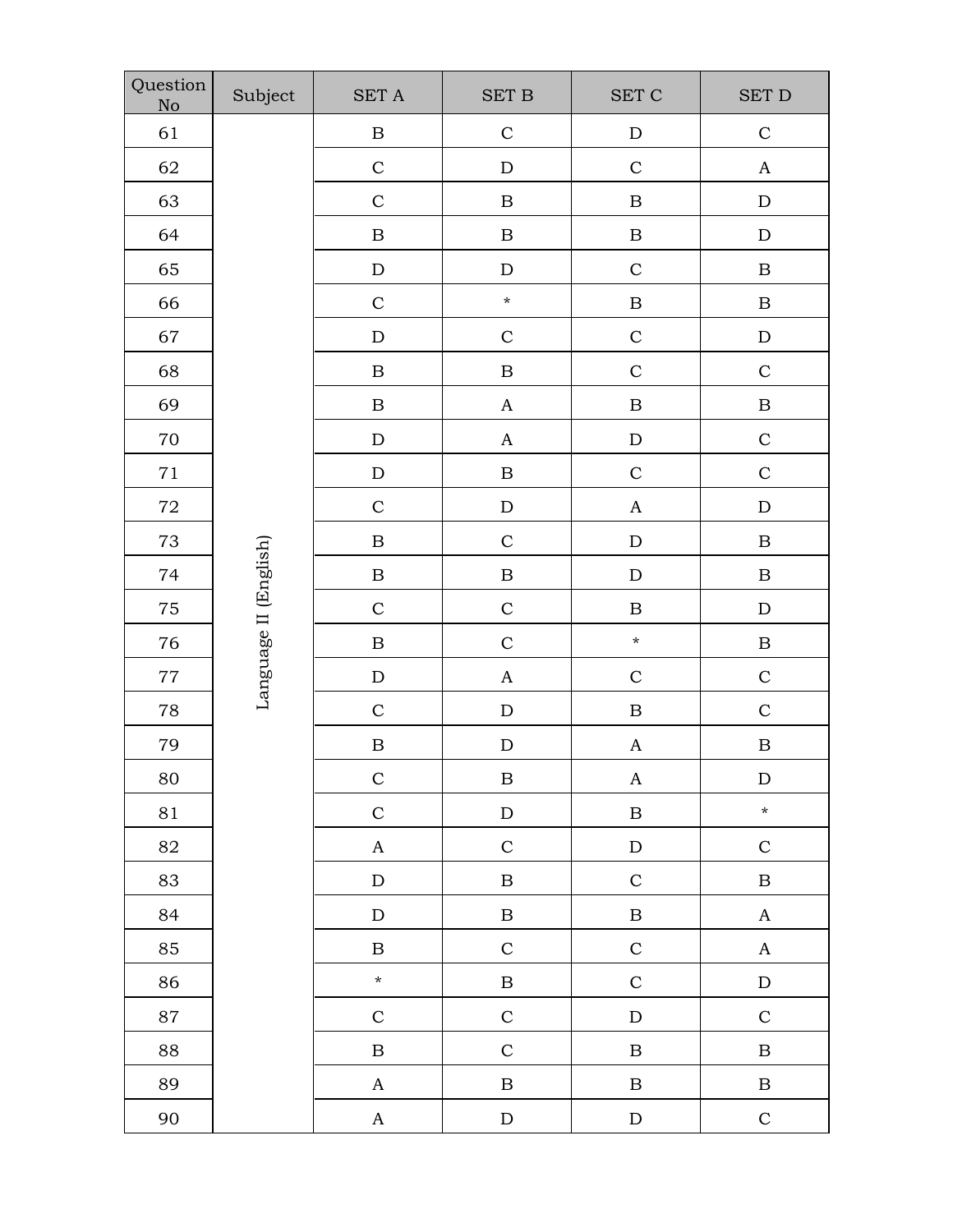| Question<br>No | Subject                 | <b>SET A</b> | $\operatorname{SET}$ B | $\operatorname{SET}$ $\operatorname{C}$ | $\operatorname{SET}$ D |  |
|----------------|-------------------------|--------------|------------------------|-----------------------------------------|------------------------|--|
| 91             |                         | $\, {\bf B}$ | $\, {\bf B}$           | $\, {\bf B}$                            | $\mathbf A$            |  |
| 92             |                         | $\mathbf A$  | $\mathbf C$            | $\mathbf A$                             | $\mathbf C$            |  |
| 93             |                         | $\mathbf C$  | $\mathbf C$            | $\, {\bf B}$                            | ${\bf D}$              |  |
| 94             |                         | $\mathbf C$  | $\mathbf A$            | $\mathsf C$                             | $\, {\bf B}$           |  |
| 95             |                         | ${\rm D}$    | $\, {\bf B}$           | ${\bf D}$                               | $\mathsf C$            |  |
| 96             |                         | $\, {\bf B}$ | C/D                    | $\boldsymbol{\rm{A}}$                   | ${\bf D}$              |  |
| 97             |                         | $\mathbf A$  | $\, {\bf B}$           | $\mathsf C$                             | $\mathbf C$            |  |
| 98             |                         | $\, {\bf B}$ | $\mathbf C$            | ${\rm D}$                               | ${\bf D}$              |  |
| 99             |                         | ${\bf D}$    | $\boldsymbol{A}$       | $\, {\bf B}$                            | $\mathbf C$            |  |
| 100            |                         | $\, {\bf B}$ | ${\bf D}$              | $\mathsf{C}$                            | ${\rm D}$              |  |
| $101\,$        |                         | $\mathbf A$  | $\, {\bf B}$           | $\mathbf A$                             | $\, {\bf B}$           |  |
| 102            |                         | $\mathbf C$  | $\mathbf A$            | $\pmb{\star}$                           | $\mathbf A$            |  |
| 103            | Mathematics and Science | ${\bf D}$    | $\mathbf C$            | $\, {\bf B}$                            | $\mathbf C$            |  |
| 104            |                         | $\, {\bf B}$ | $\mathsf{C}$           | $\mathbf A$                             | ${\rm D}$              |  |
| 105            |                         | $\mathbf C$  | ${\bf D}$              | $\mathsf C$                             | $\, {\bf B}$           |  |
| 106            |                         | $\, {\bf B}$ | $\mathbf{A}$           | $\, {\bf B}$                            | C/D                    |  |
| 107            |                         | $\mathbf{A}$ | $\mathbf C$            | ${\bf D}$                               | $\, {\bf B}$           |  |
| 108            |                         | $\mathbf C$  | ${\rm D}$              | $\, {\bf B}$                            | $\mathbf C$            |  |
| 109            |                         | ${\bf D}$    | $\, {\bf B}$           | $\, {\bf B}$                            | $\boldsymbol{A}$       |  |
| 110            |                         | $\, {\bf B}$ | $\mathsf{C}$           | $\mathbf C$                             | ${\rm D}$              |  |
| 111            |                         | $\, {\bf B}$ | $\, {\bf B}$           | ${\rm D}$                               | $\, {\bf B}$           |  |
| 112            |                         | $\mathbf{A}$ | $\mathbf A$            | $\mathbf C$                             | $\mathbf{A}$           |  |
| 113            |                         | $\, {\bf B}$ | $\mathbf C$            | $\mathbf A$                             | $\, {\bf B}$           |  |
| 114            |                         | $\mathbf C$  | ${\rm D}$              | $\, {\bf B}$                            | ${\rm D}$              |  |
| 115            |                         | ${\rm D}$    | $\, {\bf B}$           | $\mathbf C$                             | $\, {\bf B}$           |  |
| 116            |                         | $\, {\bf B}$ | ${\bf D}$              | $\, {\bf B}$                            | $\mathbf{A}$           |  |
| 117            |                         | $\mathbf C$  | $\mathbf C$            | $\mathbf{A}$                            | $\mathbf C$            |  |
| 118            |                         | $\mathbf C$  | $\mathbf A$            | $\mathbf C$                             | $\mathbf{A}$           |  |
| 119            |                         | $\mathbf A$  | $\, {\bf B}$           | $\mathbf C$                             | ${\rm D}$              |  |
| 120            |                         | $\, {\bf B}$ | $\mathbf C$            | ${\rm D}$                               | ${\rm D}$              |  |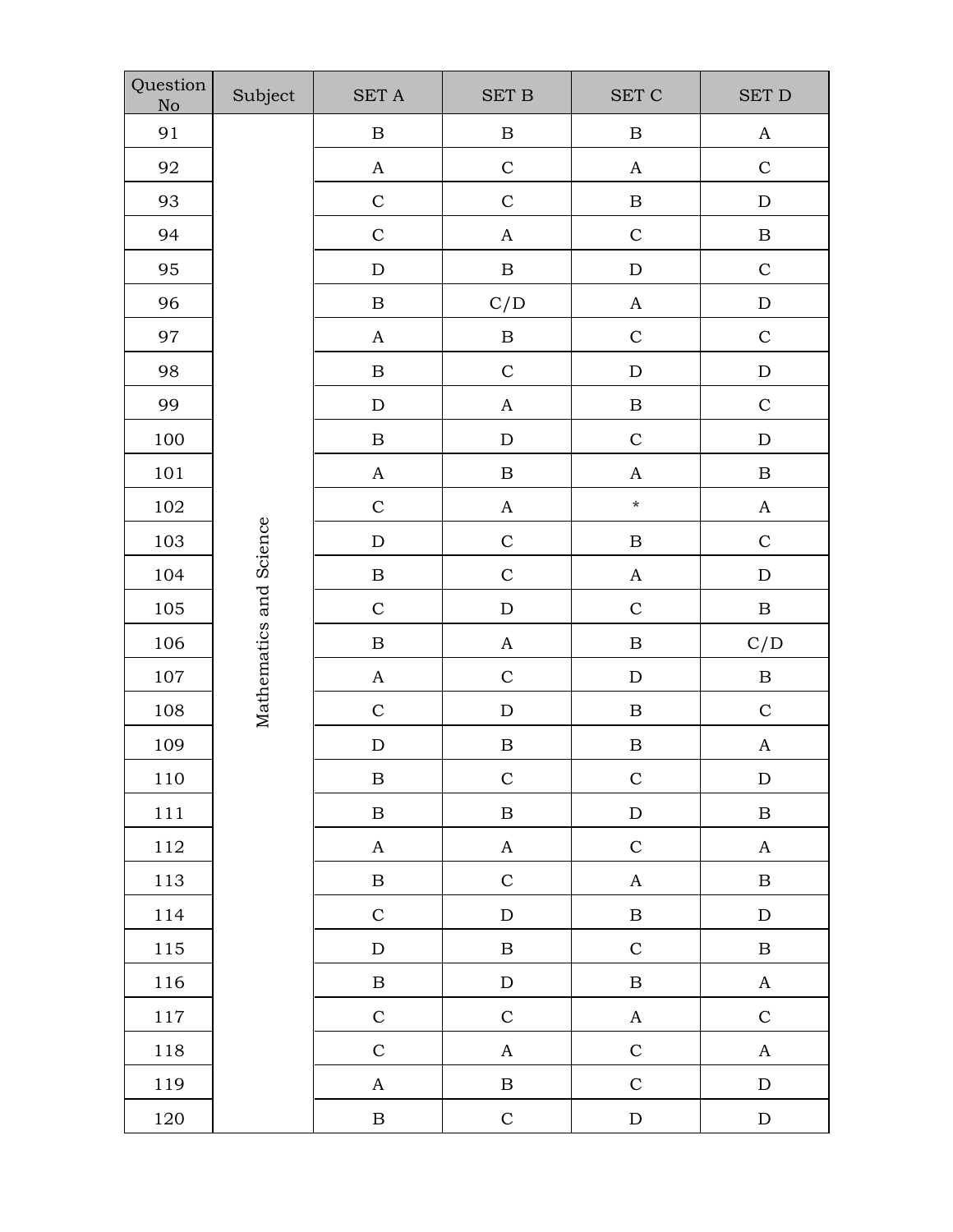| Question<br>No | Subject                 | $\operatorname{SET}$ A | $\operatorname{SET}$ B | $\operatorname{SET}$ $\operatorname{C}$ | $\operatorname{SET}$ D    |  |
|----------------|-------------------------|------------------------|------------------------|-----------------------------------------|---------------------------|--|
| 121            |                         | C/D                    | $\, {\bf B}$           | ${\rm D}$                               | $\, {\bf B}$              |  |
| 122            |                         | $\, {\bf B}$           | $\mathbf A$            | $\mathbf C$                             | $\boldsymbol{\rm{A}}$     |  |
| 123            |                         | $\mathbf C$            | $\, {\bf B}$           | ${\bf D}$                               | $\, {\bf B}$              |  |
| 124            |                         | $\mathbf{A}$           | ${\bf D}$              | $\mathbf C$                             | $\mathbf C$               |  |
| 125            |                         | ${\rm D}$              | $\, {\bf B}$           | ${\rm D}$                               | ${\bf D}$                 |  |
| 126            |                         | ${\rm D}$              | $\mathbf{A}$           | $\mathbf{A}$                            | $\, {\bf B}$              |  |
| 127            |                         | $\mathbf C$            | $\star$                | $\mathbf C$                             | $\mathbf A$               |  |
| 128            |                         | ${\bf D}$              | $\, {\bf B}$           | $\mathbf{A}$                            | $\mathbf C$               |  |
| 129            |                         | $\mathbf C$            | $\mathbf A$            | ${\rm D}$                               | $\mathbf C$               |  |
| 130            |                         | ${\rm D}$              | $\mathbf C$            | ${\rm D}$                               | ${\bf D}$                 |  |
| 131            |                         | $\mathbf A$            | $\mathbf A$            | C/D                                     | $\, {\bf B}$              |  |
| 132            |                         | $\star$                | $\mathbf C$            | $\, {\bf B}$                            | ${\bf D}$                 |  |
| 133            |                         | $\, {\bf B}$           | $\mathbf{A}$           | $\mathbf C$                             | $\, {\bf B}$              |  |
| 134            |                         | $\mathbf{A}$           | ${\bf D}$              | $\mathbf A$                             | $\, {\bf B}$              |  |
| 135            |                         | $\mathbf C$            | ${\bf D}$              | ${\bf D}$                               | $\mathbf C$               |  |
| 136            |                         | $\mathbf{A}$           | $\, {\bf B}$           | $\, {\bf B}$                            | $\, {\bf B}$              |  |
| 137            | Mathematics and Science | $\mathbf C$            | ${\rm D}$              | $\mathbf A$                             | $\mathbf C$               |  |
| 138            |                         | $\mathbf A$            | $\, {\bf B}$           | $\mathbf C$                             | $\mathbf C$               |  |
| 139            |                         | ${\bf D}$              | $\, {\bf B}$           | ${\bf D}$                               | $\boldsymbol{\mathsf{A}}$ |  |
| 140            |                         | ${\rm D}$              | $\mathbf C$            | $\, {\bf B}$                            | $\, {\bf B}$              |  |
| 141            |                         | $\, {\bf B}$           | $\, {\bf B}$           | $\, {\bf B}$                            | ${\rm D}$                 |  |
| 142            |                         | ${\rm D}$              | $\mathbf A$            | $\mathbf C$                             | $\mathbf C$               |  |
| 143            |                         | $\, {\bf B}$           | $\, {\bf B}$           | $\mathbf C$                             | $\mathbf{A}$              |  |
| 144            |                         | $\, {\bf B}$           | $\mathbf C$            | $\mathbf{A}$                            | $\, {\bf B}$              |  |
| 145            |                         | $\mathbf C$            | ${\rm D}$              | $\, {\bf B}$                            | $\mathbf C$               |  |
| 146            |                         | ${\rm D}$              | ${\rm D}$              | $\, {\bf B}$                            | $\boldsymbol{A}$          |  |
| 147            |                         | $\mathbf C$            | $\mathbf C$            | $\mathbf A$                             | $\star$                   |  |
| 148            |                         | $\mathbf{A}$           | ${\rm D}$              | $\, {\bf B}$                            | $\, {\bf B}$              |  |
| 149            |                         | $\, {\bf B}$           | $\mathbf C$            | ${\rm D}$                               | $\mathbf{A}$              |  |
| 150            |                         | $\mathbf C$            | ${\bf D}$              | $\, {\bf B}$                            | $\mathbf C$               |  |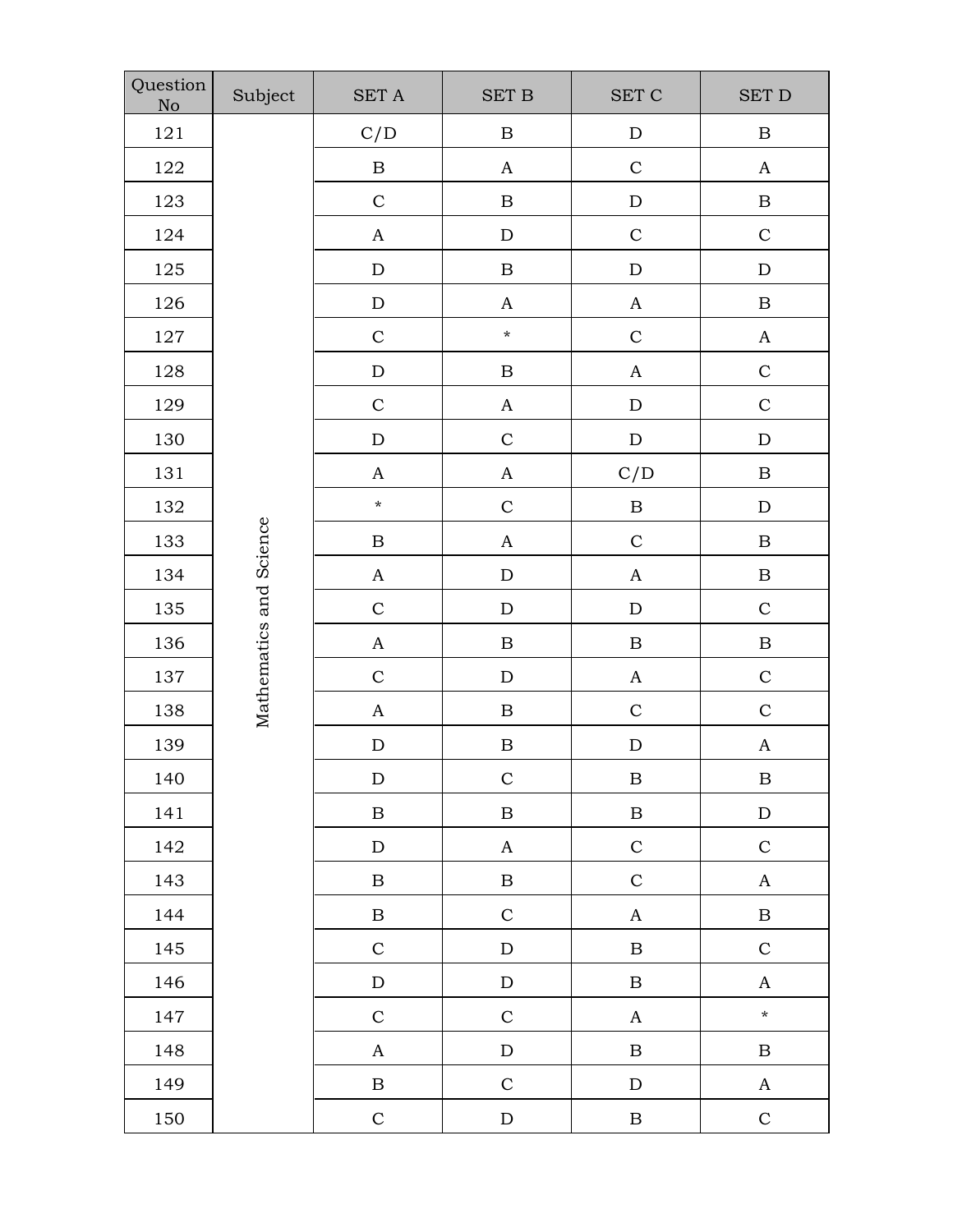| Question<br>No | Subject        | $\operatorname{SET}$ A | <b>SET B</b>              | <b>SET C</b>     | $\operatorname{SET}$ D |
|----------------|----------------|------------------------|---------------------------|------------------|------------------------|
| 91             |                | $\mathbf C$            | $\, {\bf B}$              | $\, {\bf B}$     | $\, {\bf B}$           |
| 92             |                | $\, {\bf B}$           | $\boldsymbol{A}$          | $\, {\bf B}$     | $\mathbf A$            |
| 93             |                | $\mathsf{C}$           | ${\rm D}$                 | ${\rm D}$        | $\mathsf C$            |
| 94             |                | $\boldsymbol{A}$       | $\, {\bf B}$              | $\star$          | $\mathbf A$            |
| 95             |                | $\mathbf C$            | $\mathbf C$               | ${\rm D}$        | $\mathbf C$            |
| 96             |                | ${\rm D}$              | $\boldsymbol{A}$          | $\, {\bf B}$     | $\, {\bf B}$           |
| 97             |                | $\, {\bf B}$           | $\boldsymbol{A}$          | $\boldsymbol{A}$ | $\mathbf A$            |
| 98             |                | $\boldsymbol{A}$       | $\mathbf C$               | $\mathbf C$      | $\, {\bf B}$           |
| 99             |                | $\, {\bf B}$           | $\, {\bf B}$              | $\boldsymbol{A}$ | $\boldsymbol{A}$       |
| 100            |                | ${\bf D}$              | $\boldsymbol{A}$          | $\mathsf{C}$     | ${\rm D}$              |
| 101            |                | $\, {\bf B}$           | $\mathbf C$               | $\mathbf C$      | $\boldsymbol{A}$       |
| 102            |                | $\mathbf A$            | $\, {\bf B}$              | $\boldsymbol{A}$ | ${\bf D}$              |
| 103            |                | $\mathbf C$            | $\mathbf C$               | $\, {\bf B}$     | $\, {\bf B}$           |
| 104            |                | $\boldsymbol{A}$       | $\boldsymbol{\mathsf{A}}$ | $\mathcal{C}$    | B/D                    |
| 105            | Social Science | $\mathbf C$            | $\mathbf C$               | $\boldsymbol{A}$ | ${\rm D}$              |
| 106            |                | $\boldsymbol{A}$       | $\, {\bf B}$              | $\, {\bf B}$     | $\boldsymbol{A}$       |
| 107            |                | ${\rm D}$              | $\boldsymbol{A}$          | ${\rm D}$        | $\boldsymbol{A}$       |
| 108            |                | $\, {\bf B}$           | $\mathbf C$               | $\, {\bf B}$     | $\mathbf C$            |
| 109            |                | B/D                    | A                         | ${\rm D}$        | $\, {\bf B}$           |
| $110\,$        |                | ${\rm D}$              | $\mathbf C$               | $\mathbf C$      | $\mathbf{A}$           |
| $1\,1\,1$      |                | $\, {\bf B}$           | $\boldsymbol{A}$          | $\mathbf C$      | ${\rm D}$              |
| 112            |                | $\, {\bf B}$           | ${\rm D}$                 | $\mathsf C$      | $\, {\bf B}$           |
| 113            |                | ${\rm D}$              | $\, {\bf B}$              | $\boldsymbol{A}$ | $\mathbf A$            |
| 114            |                | $\star$                | B/D                       | $\mathbf A$      | $\, {\bf B}$           |
| 115            |                | ${\rm D}$              | ${\bf D}$                 | $\mathbf C$      | ${\rm D}$              |
| 116            |                | $\, {\bf B}$           | $\mathbf C$               | $\mathbf C$      | ${\rm D}$              |
| $1\,17$        |                | $\boldsymbol{A}$       | $\mathbf C$               | $\, {\bf B}$     | $\, {\bf B}$           |
| 118            |                | ${\rm D}$              | $\mathbf A$               | $\mathbf C$      | $\, {\bf B}$           |
| 119            |                | $\, {\bf B}$           | $\mathbf{A}$              | $\mathbf A$      | ${\rm D}$              |
| 120            |                | $\mathbf C$            | $\mathbf C$               | $\mathbf C$      | $\mathbf C$            |